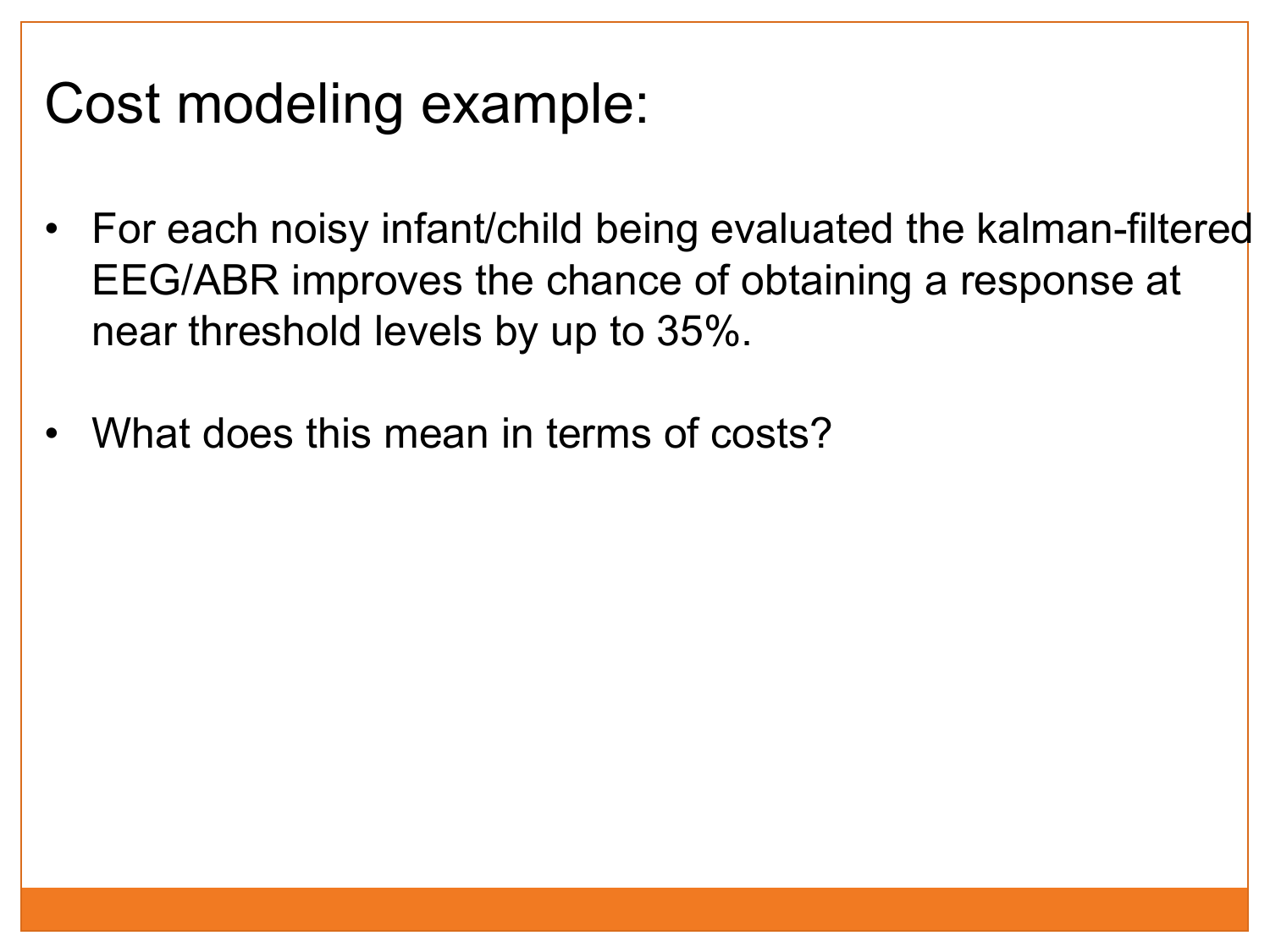# What's it worth to you?

#### • 10 dB closer to true threshold?

- o Hearing aid fitting
- o Other diagnostic procedures

#### • 35% increased likelihood of obtaining a response?

- o Covert that to audiology time: estimate saving 10 minutes per patient
- ! If cost of an eval is \$600/hour (all overheads considered) then that is \$100/patient.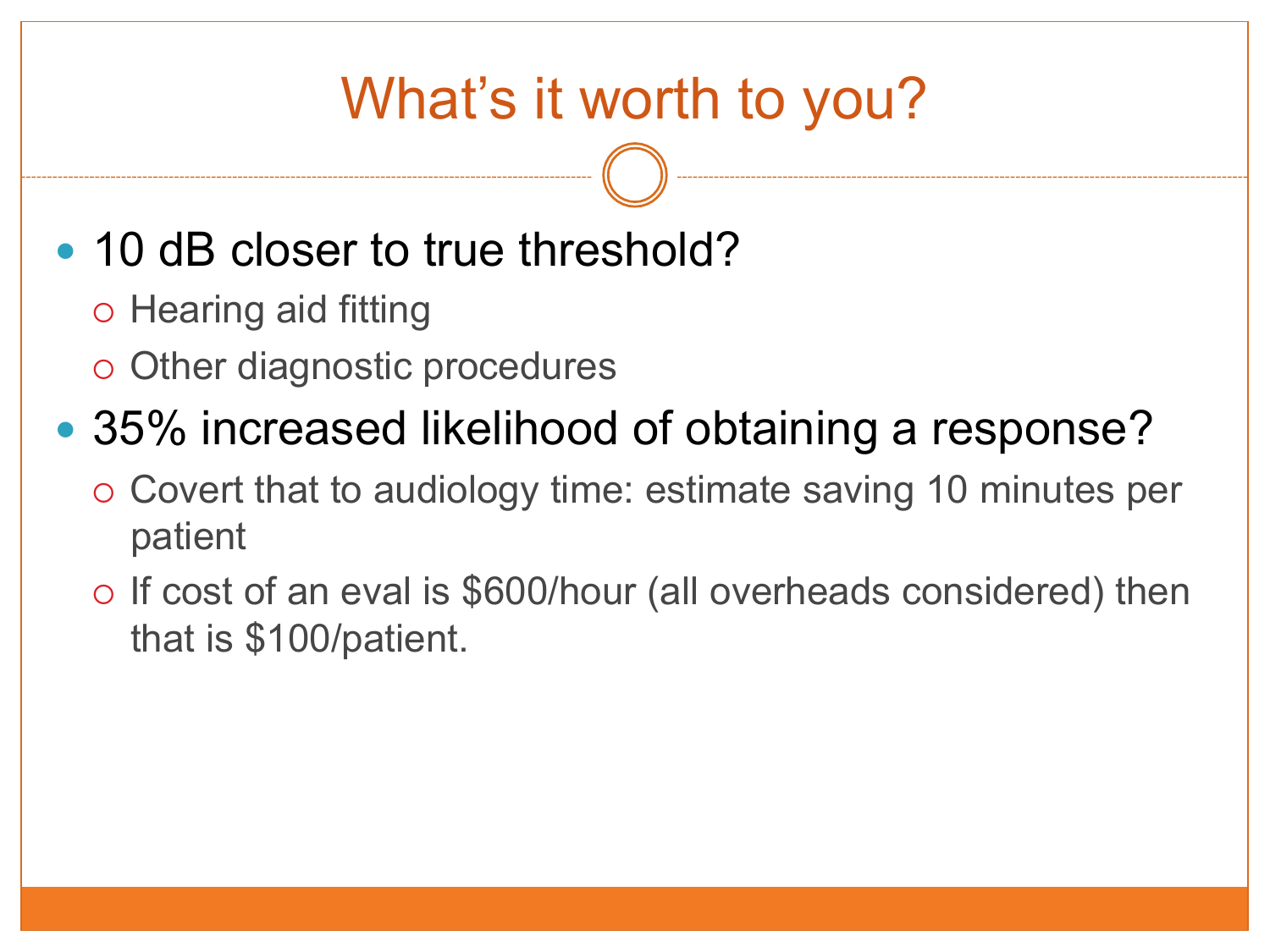## A conservative example

- 3 natural sleep ABRs/day @ \$600.00/test
- ! Advanced signal processing (kalman+*in-situ* amplifier) results in a 35% increased likelihood of being able to obtain a near threshold response during steady or intermittent noise.
- This could translate to 10 minutes of time saving/test.
- \$300.00 savings/day.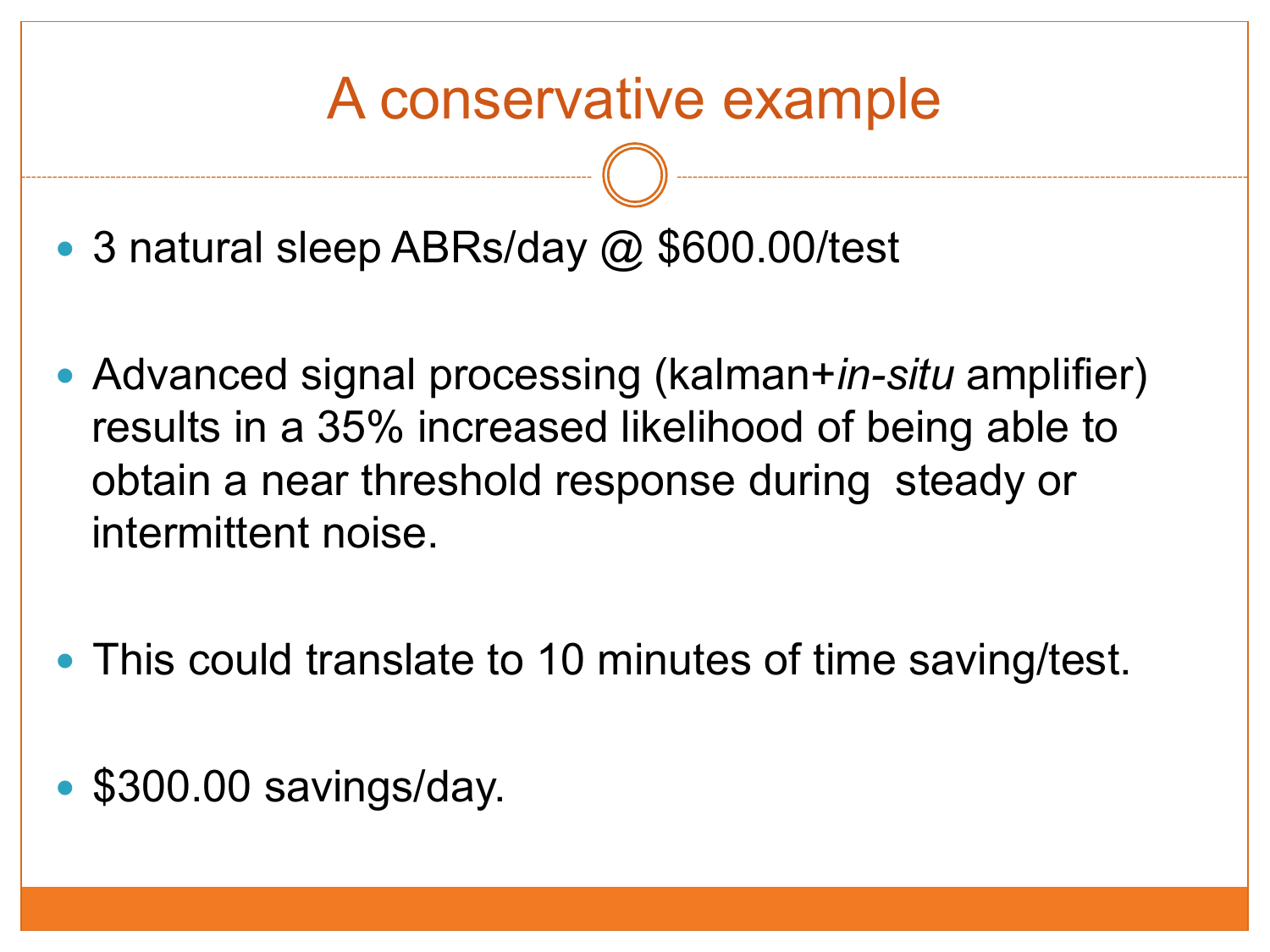- For every patient that can be tested without sedation/anesthesia, the cost savings is up to \$5,000.00/test.
	- o Given your case-load, how many patients/month would be eligible for natural sleep (or moderately quiet wakefulness) ABRs?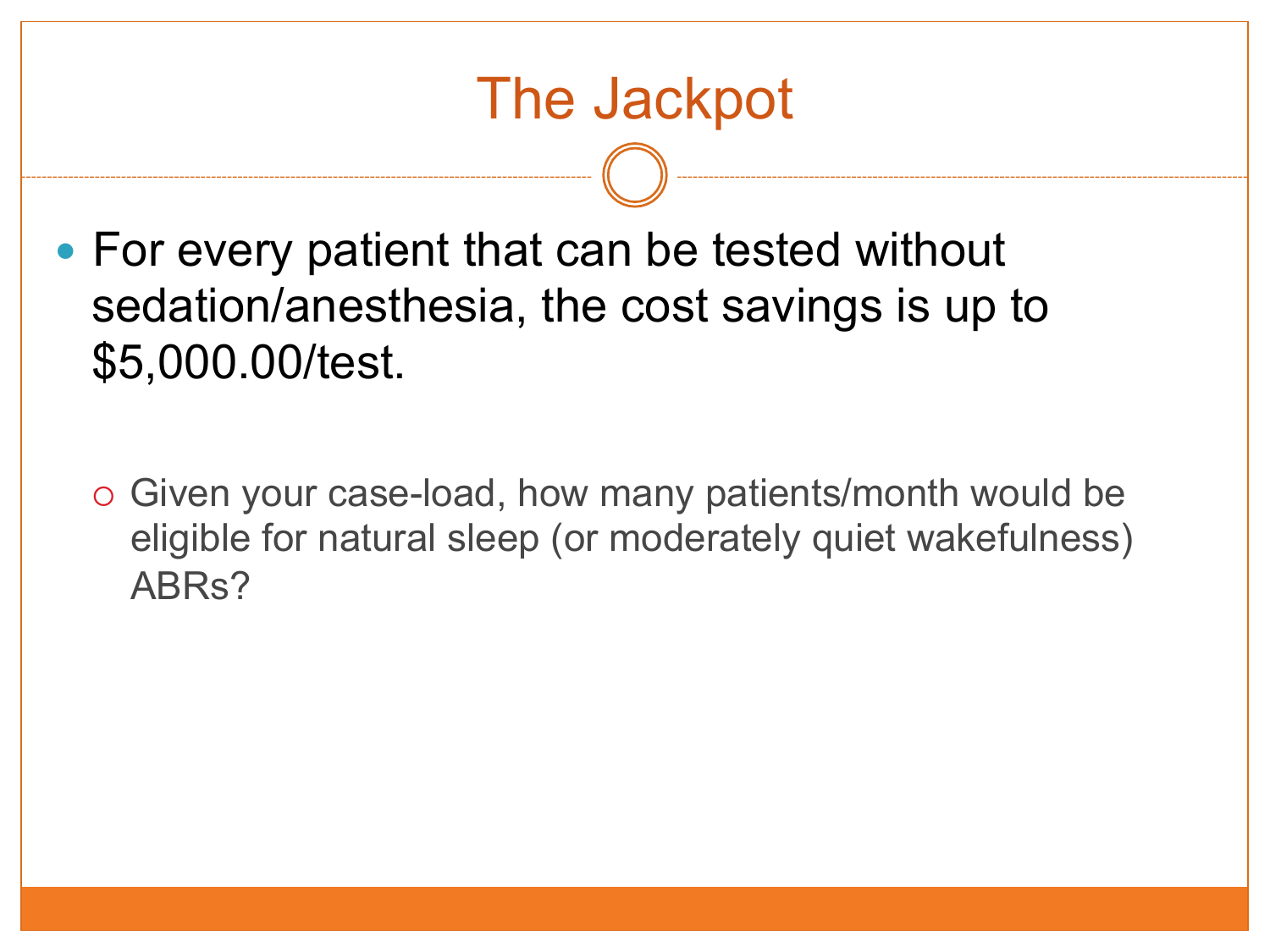#### Other scenarios

- Ability to obtain an ABR at 20-30 dB nHL in a moderately wakeful may result in cost savings if combined with:
	- o Tympanometry results
	- o OAE results
- If a "pass" for these quasi-screening results, then it may be more appropriate to follow the infant using behavioral methods.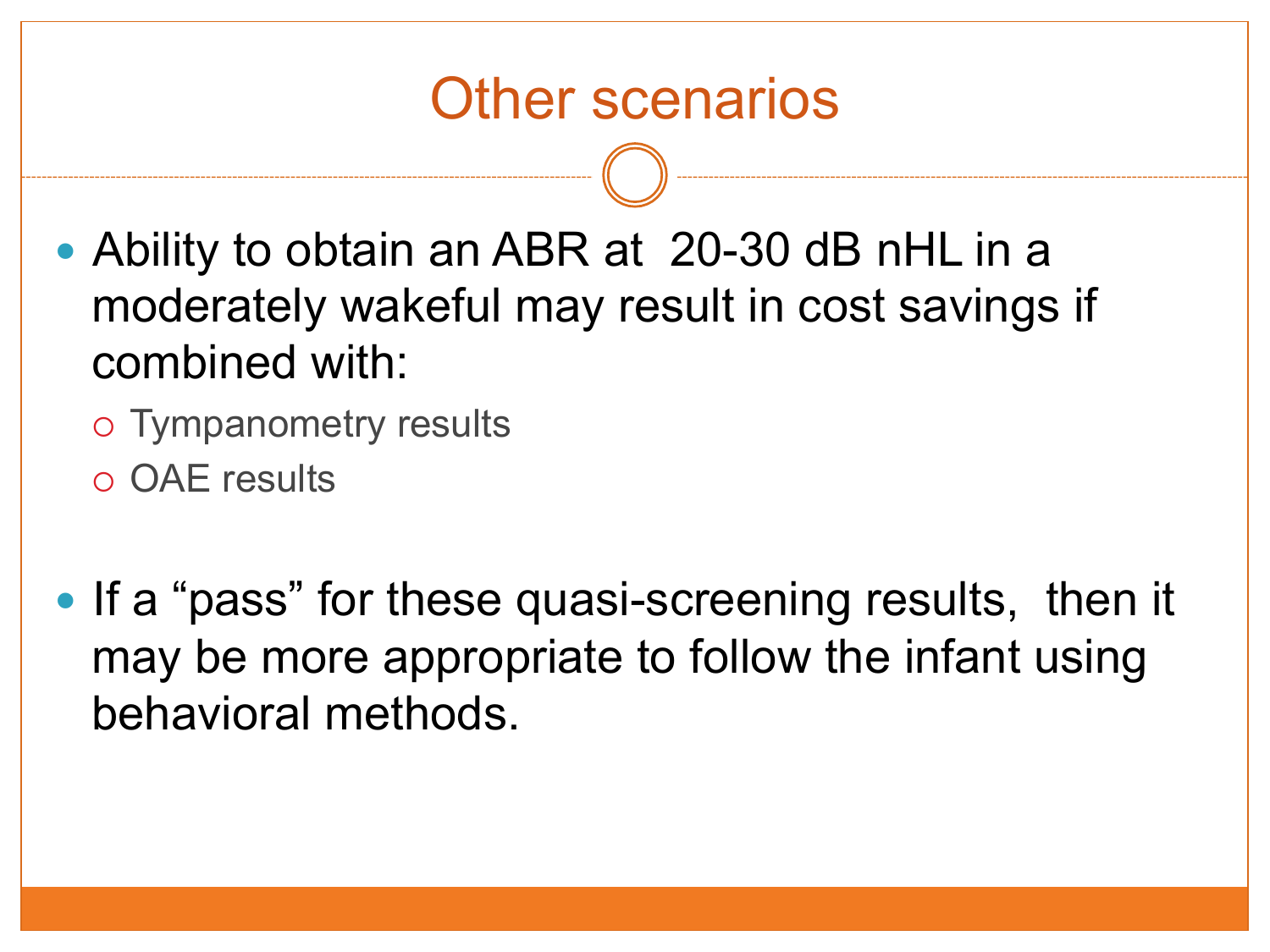#### Features of the system we did not test

- Wireless connection (blue-tooth)
- 1 vs. 2 channels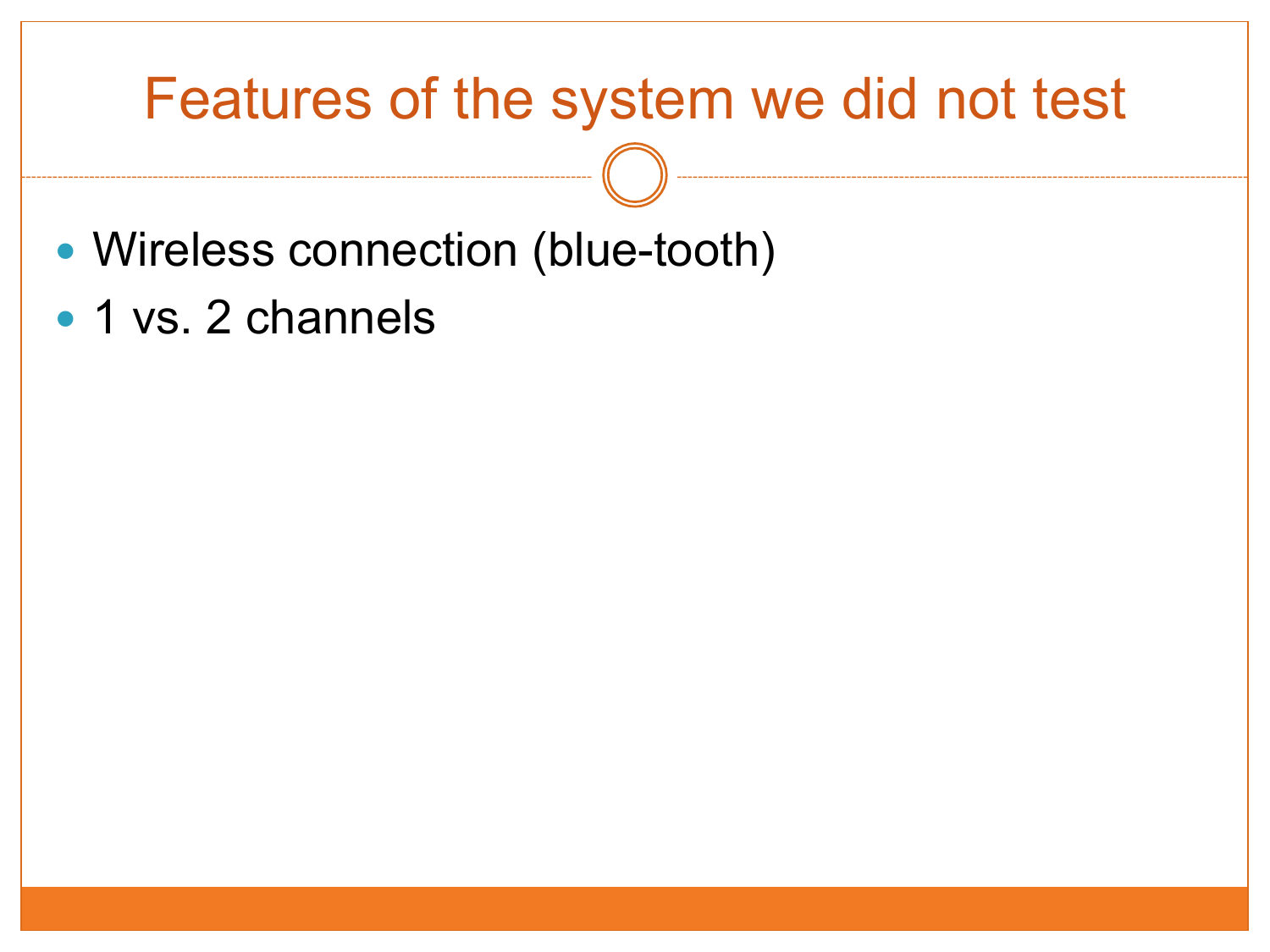How much cost-savings from use of wireless connection of amplifier to computer?

• We did not test this feature in our lab or clinic-based verification studies.

#### • The comparison data are obvious

- o 100% performance for wireless system
- o 0% performance for conventional hard-wired system.
- How many times did you wish you could test an infant while driving them around in a car to induce sleep??
	- $\circ$  N= 1 (me)
	- ! About 1,000,000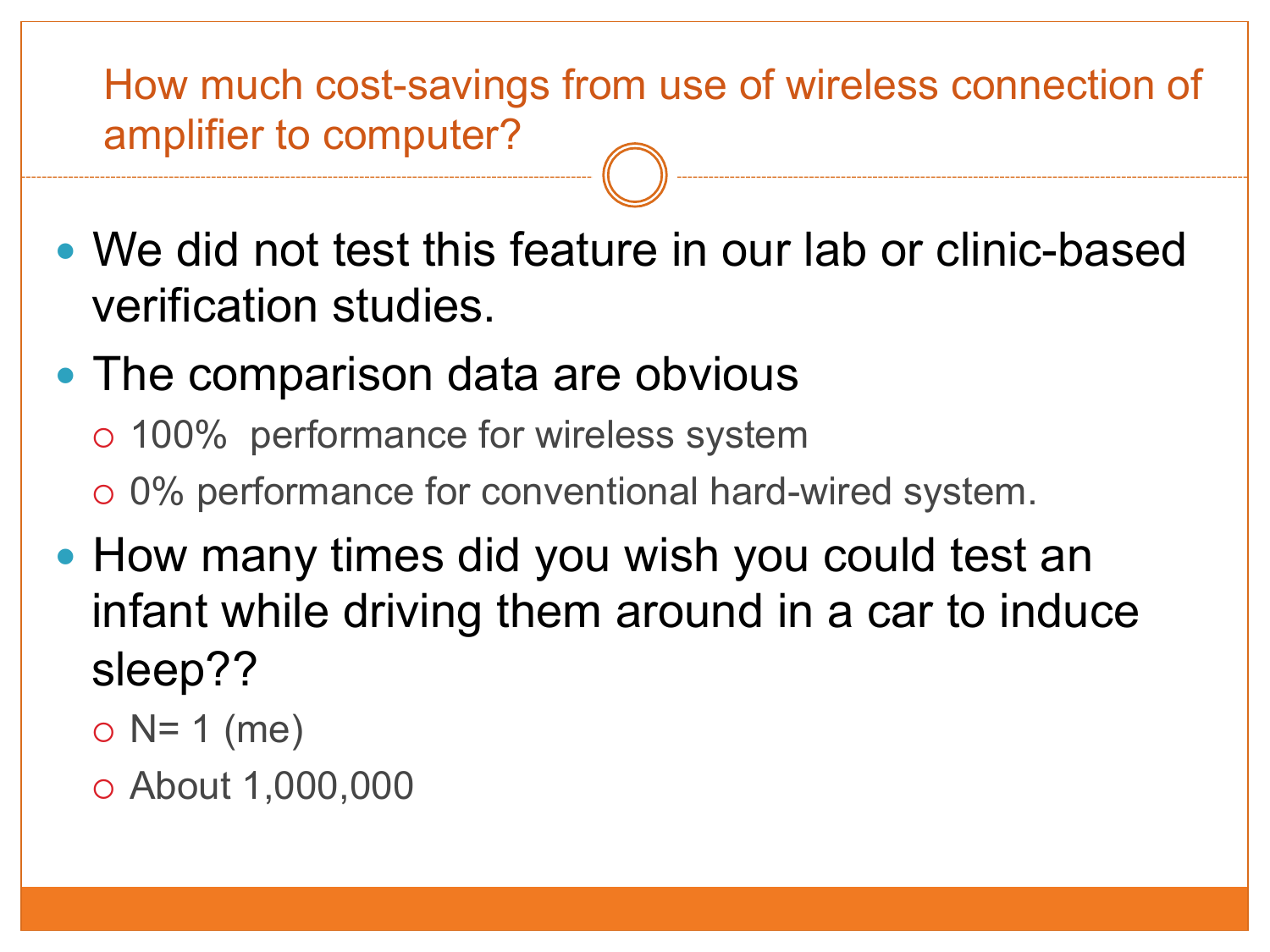## Other features

- Currently, the wireless system is limited to 1channel.
- Does the benefit of wireless out-weigh the cost of having only 1 channel ?
	- o How often do you use information from the second channel?
	- ! Put a \$\$ value on that and compare it to your estimated value of the wireless connection.
- Positive or negative net effect?